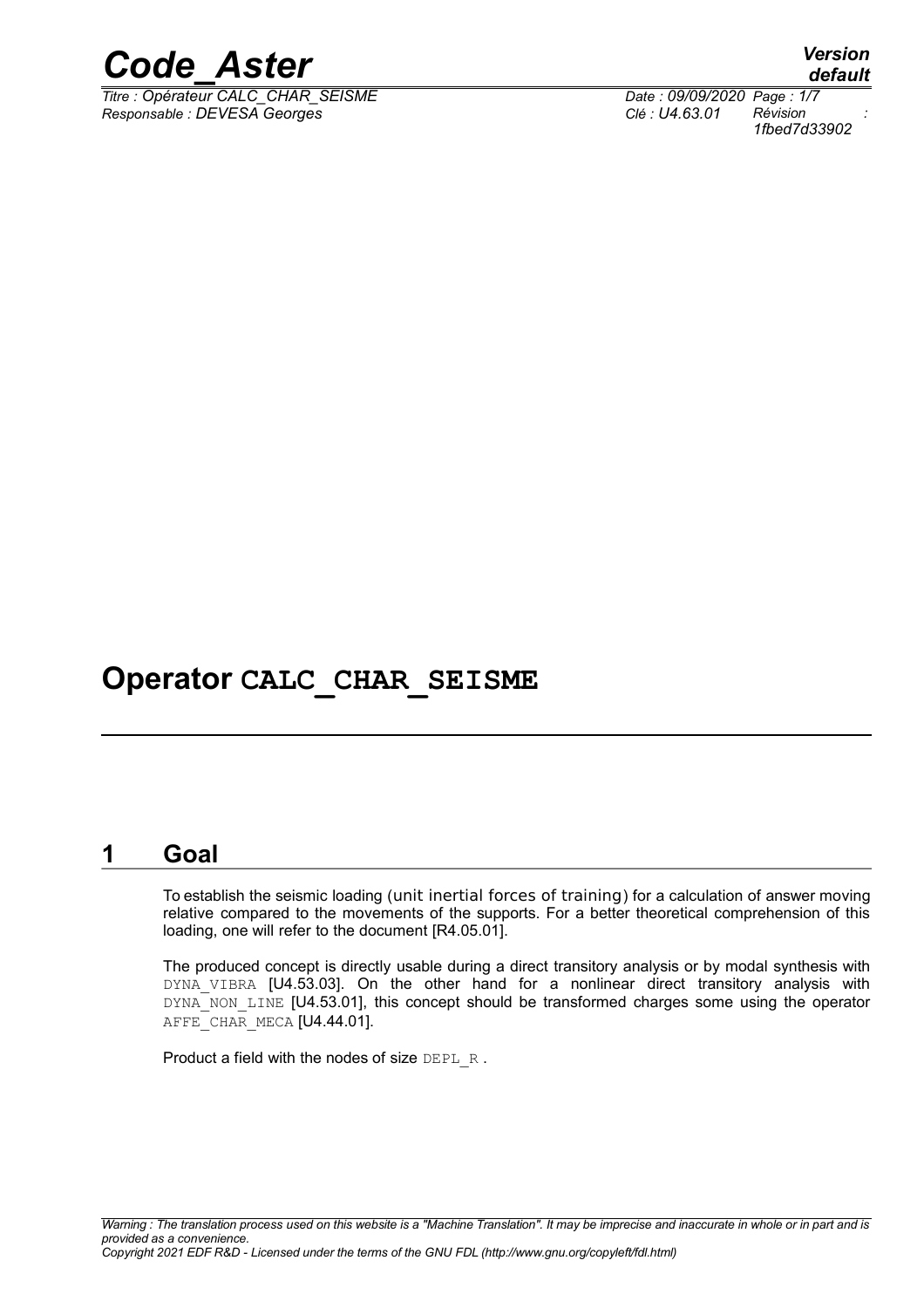*Titre : Opérateur CALC\_CHAR\_SEISME Date : 09/09/2020 Page : 2/7 Responsable : DEVESA Georges Clé : U4.63.01 Révision :*

*1fbed7d33902*

### **2 Syntax**

| S | $[cham no sdaster] = CALC CHAR SEISME$ |                                                         |                    |
|---|----------------------------------------|---------------------------------------------------------|--------------------|
|   | $\bullet$                              | MATR MASS = m                                           | [matr asse DEPL R] |
|   | ٠                                      | DIRECTION = $(d1, d2, D3, r1, r2, r3)$                  | [1 R]              |
|   |                                        | MONO APPUI = 'YES'<br>$\bullet$ /<br>MODE STAT $=$ mode | [mode meca]        |
|   |                                        | GROUP $NO = q$ noeu<br>٠                                | [l gr noeud]       |
|   | ♦                                      | TITLE = title                                           | $[1$ Kn]           |
|   |                                        |                                                         |                    |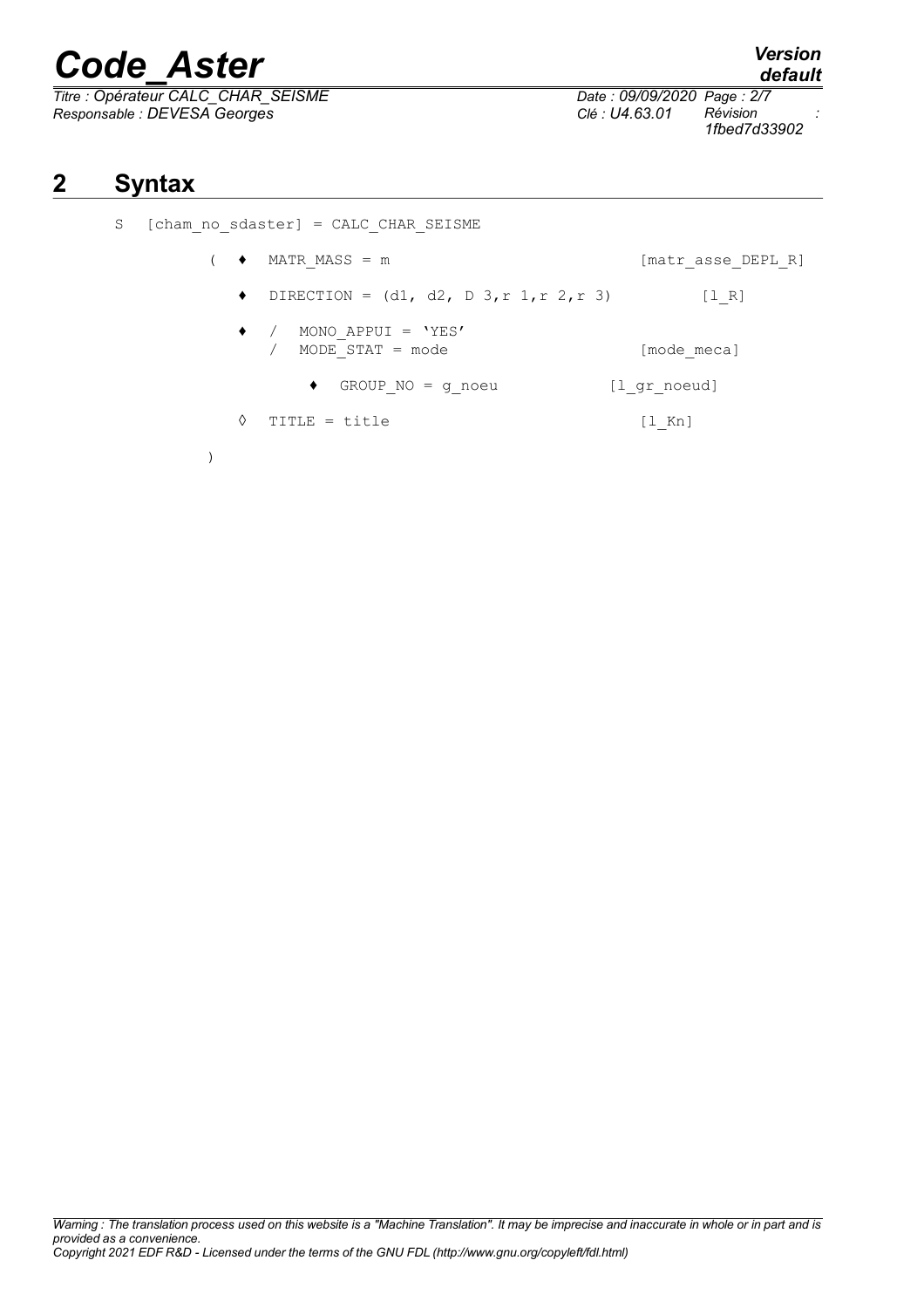*Titre : Opérateur CALC\_CHAR\_SEISME Date : 09/09/2020 Page : 3/7 Responsable : DEVESA Georges Clé : U4.63.01 Révision :*

*1fbed7d33902*

### **3 Operands**

#### **3.1 Operand MATR\_MASS**

 $MATR$   $MASS = m$ 

Matrix of mass **M** system, built with the boundary conditions of blocking of the supports.

#### **3.2 Operand DIRECTION**

DIRECTION =  $(d1, d2, D3, r1, r2, r3)$ 

Components of the vector giving the direction of the movement of training of the earthquake in the total reference mark. It is a list of three realities if the imposed accélérogrammes are only translations. If one also imposes accelerations of infinitesimal rotations, one expects a list of six realities (valid for modelings with discrete elements or finite elements of structures having degrees of freedom of rotation). This vector  $\triangle$  will be standardized in an automatic way by the operator. For example, if one provides:  $DIRECTION = (1. , 2. , 2. , 1)$ , the result will be the same one as for: DIRECTION =  $(0, 333, 0.666, 0.666)$ .

#### **3.3 Description of the movement of training**

#### **3.3.1 Operand MONO\_APPUI**

♦ / MONO\_APPUI = 'YES'

The structure is uniformly excited on all its supports: the movement of training is rigid body, in the direction given by the keyword DIRECTION (in general of translation, but one can also consider an infinitesimal rotation).

In accordance with what is explained in the reference document [R4.05.01] the operator CALC\_CHAR\_SEISME calculate the following expression:

#### −**M.**

with  $\Delta$  direction of the earthquake specified by the operand DIRECTION.

#### **3.3.2 Excitation multi-supports**

In this case, the accelerations undergone by the whole of the something to lean on of the studied structure are not inevitably identical nor in phase. Lbe movements of training are not rigid body, but are described by linear elastic static modes.

#### **3.3.2.1 Operand MODE\_STAT**

MODE STAT = mode

Static modes of the structure: concept of the type mode meca product by the operator MODE STATIQUE [U4.52.14] with the option MODE STAT. They correspond to  $6\times nb_{\text{apquis}}$  linear elastic static modes with degree of unit freedom imposed on the supports where *nbappuis* is the number of accélérogrammes (translations, rotations) different undergone by the structure and defined on each degree of unit freedom imposed on each support considered.

#### **Note:**

*If the structure is requested only by degrees of freedom of translation, there is then* 3*nbappuis static modes.*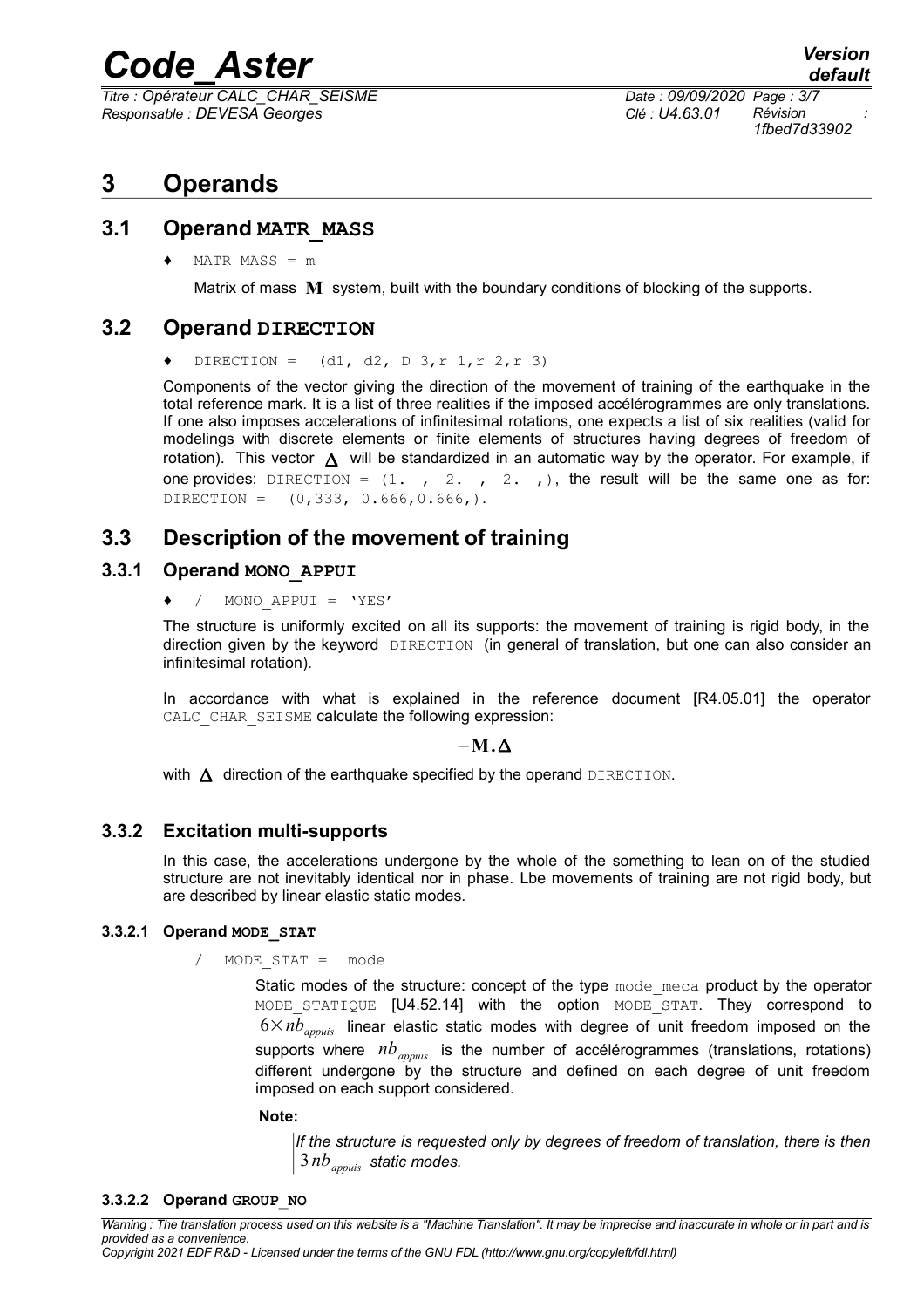*1fbed7d33902*

♦ GROUP\_NO = g\_noeu

List of groups of nodes ( $g$  noeu) structure subjected to the seismic excitation: these nodes support the degrees of freedom of supports of the structure to which are applied the imposed movements.

In accordance with what is explained in the reference document [R4.05.01] the operator CALC\_CHAR\_SEISME calculate the following expression:

 $-\mathbf{M}\cdot\Psi_{Pj}\cdot\mathbf{s}$ 

with s direction of the earthquake, specified by the operand DIRECTION, and  $\mathbf{\Psi}_{Pj}^{\top}$  unit linear static modes, specified by the operand MODE\_STAT, calculated for each degree of freedom of the blocked supports listed in the groups of nodes  $(q\text{ noeu})$ .

#### **3.4 Operand TITLE**

◊ TITLE = title

Title attached to the concept produced by this operator [U4.63.01].

### **4 Examples**

The two examples which follow illustrate the employment of the operator CALC\_CHAR\_SEISME in the cases of a seismic excitation mono support and in the case multi-supports (identical acceleration then different on each support).

#### **4.1 Calculation of a second member in mono-support**

One considers seismic modeling beam of the building represented in test SDLL109B, as presented in the documentation of the operator POST\_ELEM [U4.81.22].

One wishes to determine efforts at the time of the transitory dynamic response of the structure to an earthquake in the direction *X* . The transitory calculation of answer is carried out here by modal recombination by DYNA\_VIBRA [U4.53.03].

One calculates the modes of vibrations of the structure of the model resting on only one elastic support (comes out from ground):

# --- research of the clean modes of vibration ------------------------- MODES = CALC MODES (MATR RIGI = RIGIDITY, MATR MASS = MASS, OPTION =  $'$ PLUS PETITE', CALC FREQ = F (NMAX FREQ = 33), )

The accélérogramme of the earthquake is defined:

```
# --- excitation -------------------------------------------------------
LBNSNL1 = DEFI_FONCTION (NOM_RESU = 'ACCE', NOM_PARA = 'INST',
                        PROL GAUCHE = 'EXCLUDED', PROL DROIT =
'EXCLUDED',
                        VALE = (
       0.00000E+00 9.98700E-02 1.00000E-02 6.60700E-02 
       2.00000E-02 -5.65000E-03 3.00000E-02 -9.46800E-02 
-----------------------------------------------------
```
*Warning : The translation process used on this website is a "Machine Translation". It may be imprecise and inaccurate in whole or in part and is provided as a convenience. Copyright 2021 EDF R&D - Licensed under the terms of the GNU FDL (http://www.gnu.org/copyleft/fdl.html)*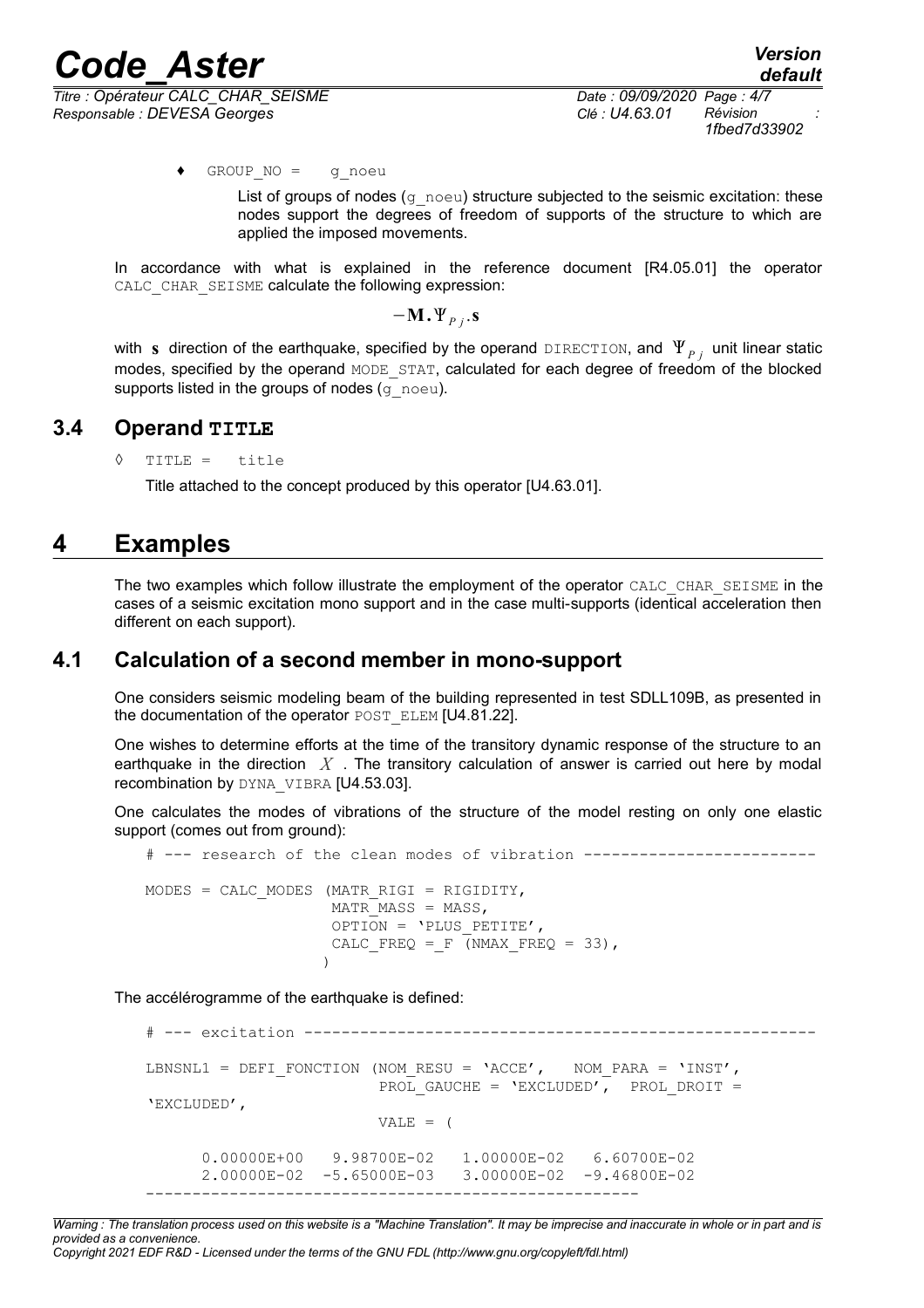*default*

*Code\_Aster Version Titre : Opérateur CALC\_CHAR\_SEISME Date : 09/09/2020 Page : 5/7*

*Responsable : DEVESA Georges Clé : U4.63.01 Révision : 1fbed7d33902*

> 1.19800E+01 1.68110E-01 1.19900E+01 8.80300E-02 1.20000E+01 0.00000E+00 9.98700E-02 0.00000E+00 )

 $)$  ;

ACCELERO = CALC FONCTION (COMB = F (FONCTION= LBNSNL1, COEF=  $1.47$ ));

One calculates the second member (field with the nodes of the inertial forces of training) and one defines the direction of the earthquake:

DIRSEISM = CALC CHAR SEISME (MATR MASS = MASS, MONO APPUI =  $'YES'$ , DIRECTION =  $(-1, 0, 0, 0)$ ;

One carries out the calculation of the transitory answer in modal space

# --- projection of the matrices and vector assembled on the modes PROJ BASE ( BASE=MODE, NB\_VECT=33, MATR\_ASSE\_GENE= ( \_F (  $MATRIX = CO (MASSGENE'')$ , MATR ASSE = MASS), \_F (  $MATRIX = CO ("RIGIGENE'')$ , MATR ASSE = RIGIDITY)), VECT\_ASSE\_GENE=\_F (  $VECTOR = CO (W VECTOR)$ , VECT ASSE = EARTHQUAKE) ); # --- calculation by modal combination ------------------------------------ LISTAMOR= (0.055,0.055,0.070,0.070,0.071,0.072,0.157,0.085,0.086, 0.070,0.076,0.074,0.071,0.072,0.115,0.073,0.076,0.086, 0.081,0.070,0.072,0.075,0.074,0.070,0.152,0.148,0.074, 0.297,0.074,0.075,0.089,0.138,0.118,) TRANGENE=DYNA\_VIBRA (TYPE\_CALCUL=' TRAN', BASE\_CALCUL=' GENE', MATR\_MASS=MASSGENE, MATR\_RIGI=RIGIGENE, AMOR\_MODAL=  $F$  (AMOR REDUIT=LISTAMOR,), SCHEMA TEMPS=  $F$  (SCHEMA=METHODE,), INCREMENT=  $F$  (INST INIT = 0. , INST FIN = 4. ,  $NOT = 0,002, VERI PAS = 'NOT'),$ EXCIT=  $F$  (VECT ASSE GENE = VECTGENE, FONC  $\overline{MULT}$  = ACCELERO), One used here the accélérogramme of the imposed movement. One passes by again in physical space: # --- restitution in physical base -------------------------------------

LISTINST=DEFI\_LISTE\_REEL (DEBUT=1.334, INTERVALLE=  $F$  (JUSQU A = 3,154, NUMBER = 1)) TRANPHYS=REST\_GENE\_PHYS ( RESU\_GENE=TRANGENE, CRITERE=' RELATIF', PRECISION=1.E-06, LIST\_INST=LISTINST, TOUT\_CHAM=' OUI')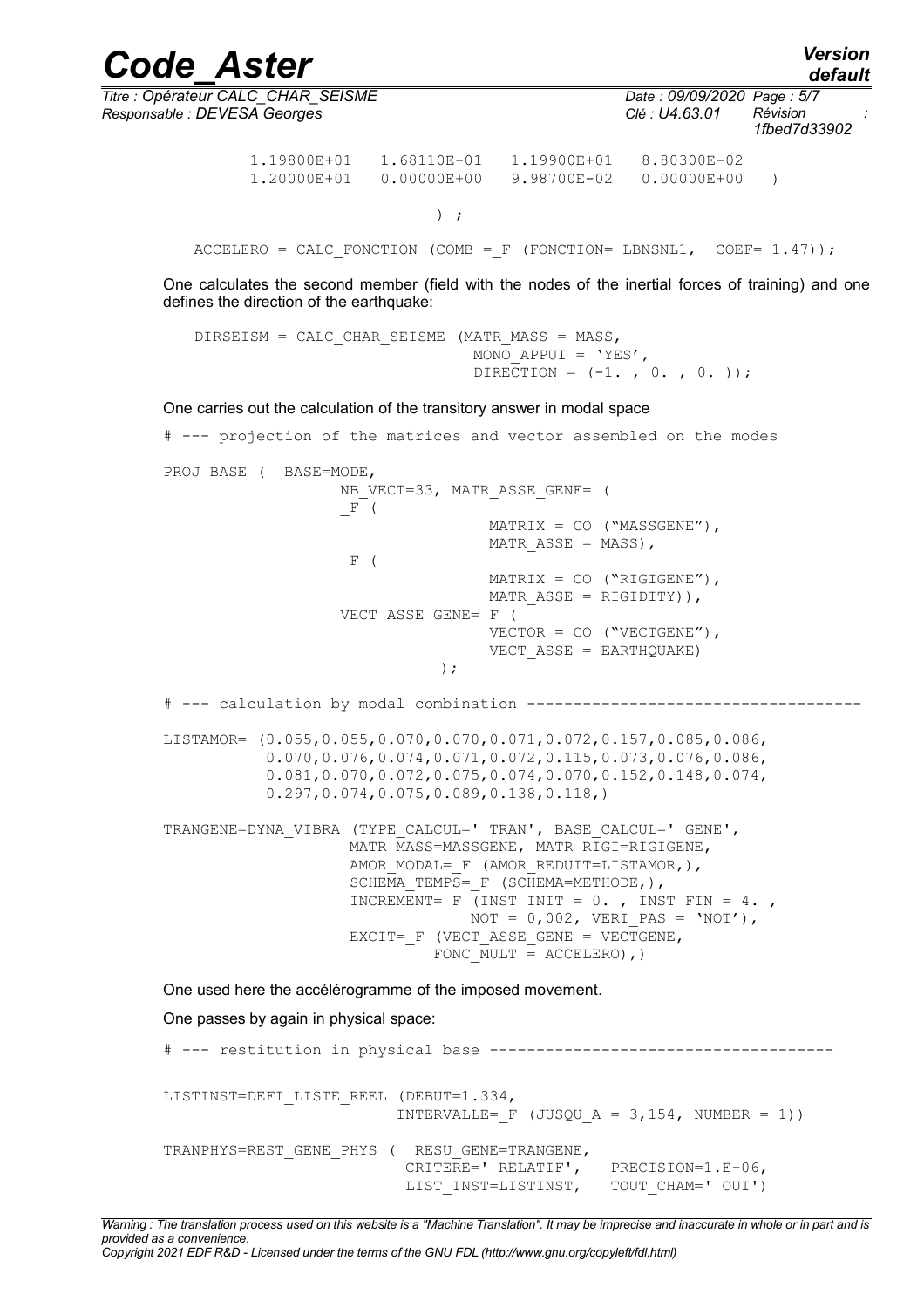*Titre : Opérateur CALC\_CHAR\_SEISME Date : 09/09/2020 Page : 6/7 Responsable : DEVESA Georges Clé : U4.63.01 Révision :*

*1fbed7d33902*

#### **4.2 Calculation of a second member in multi-supports**

The example which follows watch the calculation of the second members of inertial forces of training when the seismic signals are different on the supports.

One considers modeling in elements of beam of the line of following piping to which an earthquake is applied in the direction *X* :



One calculates the unit linear static modes for each degree of freedom of the supports blocked in the direction  $X$ , to then express the vector of the inertial forces of training like a linear combination of those:

```
MODST = MODE STATIQUE (MATR RIGI = RG,
                          MATR MASS = MS,
                          MODESTAT = F ( GROUP NO =
                                         ('GP1', 'GP2', 'GP3'),)
                                        (AVEC CMP = 'DX'),));
```
One must calculate three second members different (field with the nodes of the inertial forces of training) for each group from nodes subjected to the same seismic signal:

```
SMP1 = CALC CHAR SEISME (MATR MASS = MS,
                            DIRECTION = (1. , 0. , 0.), MODE_STAT = MODST,
                            GROUP NO = 'GPI');
SMP2 = CALC CHAR SEISME (MATR MASS = MS,DIRECTION = (1. , 0. , 0.), MODE_STAT = MODST,
                            GROUP NO = 'GP2');
SMP3 = CALC CHAR SEISME (MATR MASS = MS,
                            DIRECTION = (1. , 0. , 0.), MODE_STAT = MODST,
                            GROUP NO = 'GP3');
```
In accordance with what is explained in the reference document [R4.05.01] the operator CALC\_CHAR\_SEISME calculate the following expression:

 $-\mathbf{M} \cdot \Psi_{P,j,X} \cdot \mathbf{s}$ 

with  $\bm{s}{=}(1,0,0)$  , direction of the earthquake, specified by the operand <code>DIRECTION</code>, and  $\left.\Psi_{P\,j\,,\,X}\right.$  unit linear static modes, specified by the operand MODE\_STAT, calculated for each degree of freedom of the supports blocked in the direction *X* .

Calculation of the transitory answer (here without damping) with the office plurality of the contribution of the three different seismic signals ACCELP1, ACCELP2 and ACCELP3 :

```
TRANGENE = DYNA_VIBRA (TYPE_CALCUL=' TRAN', BASE_CALCUL=' PHYS',
                           MATR_MASS = MS, MATR_RIGI = RG,
                           SCHEMA TEMPS= F (SCHEMA=' NEWMARK ',),
                            INCREMENT=_F (LIST_INST=LI),
                           EXCIT = (
```
*Warning : The translation process used on this website is a "Machine Translation". It may be imprecise and inaccurate in whole or in part and is provided as a convenience.*

*default*

*Copyright 2021 EDF R&D - Licensed under the terms of the GNU FDL (http://www.gnu.org/copyleft/fdl.html)*